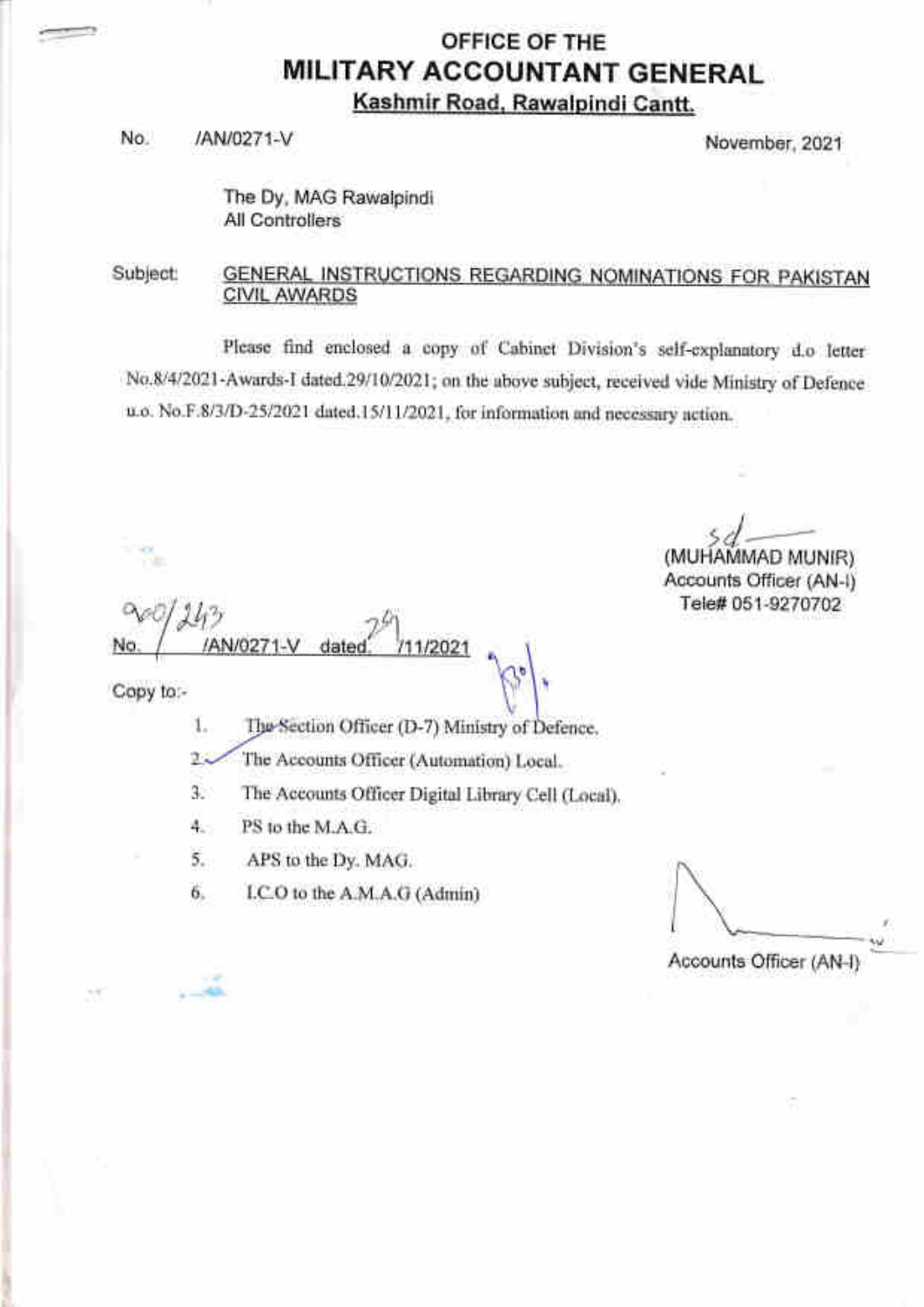IMMEDIATE



## GOVERNMENT OF PAKISTAN MINISTRY OF DEFENCE (DEFENCE DIVISION)

/

 $-1$ 

# S3/OS<br>Subject- GENERAL INSTRUCTIONS REGARDING NOMINATIONS FOR PAKISTAN CIVIL AWARDS

Please find enclosed copy of Cabinet Division's self-explanatory d,o letter No.B/4/2021-Awards-l dated 29-10-2021 on the above subject for information and further necessary action.

glo-ad (Muhammad Nasir)

Section Officer(Medals) Tel: 0306-9215279

DS (Admin), MoD. DS (Coord). MoD. DG JS. JSHQ. Chaklala, DG, Strategic Plans Division, JSHQ, Chaklala. GHQ, DG MS Branch {MS-1C), Rawalpindi. GHQ, SD Dte (21/B), Rawalpindi. NHQ, DQNS (Fers) lslamabad. AHQ, DCAS (Pers) Islamabad. DG, Dte Gen ISI, Islamabad. DG, ISPR, Hilal Road, Rawalpindi, WAG, Rawaipindi.<br>Surveyor General, Survey of Pakistan, Murree Road, Rawalpindi. DG ML&C Deott, Rawalpindi. DG Maritime Security Agency, Plot No 34/A, Dockyard Road, Karachi, Director FGEI (Cantt/Garrison). Sir Syed Road, Rawalpindi Cantt. Pak Armed Services Board(PASB Sectt), House No.100-1A, St No. 6, Scheme-III, Chaklala, Rwp Director (Admin) National Defence University, Islamabad. Min of Def u.o. No. F.8/3/D-25/2021 dated 15-11-2021.

Copy to:-

- 1. Section Officer(Awards-l), Cabinet Division, lslamabad.
- with reference to above referred letter.

 $m^{12}$ 

2" JS.IV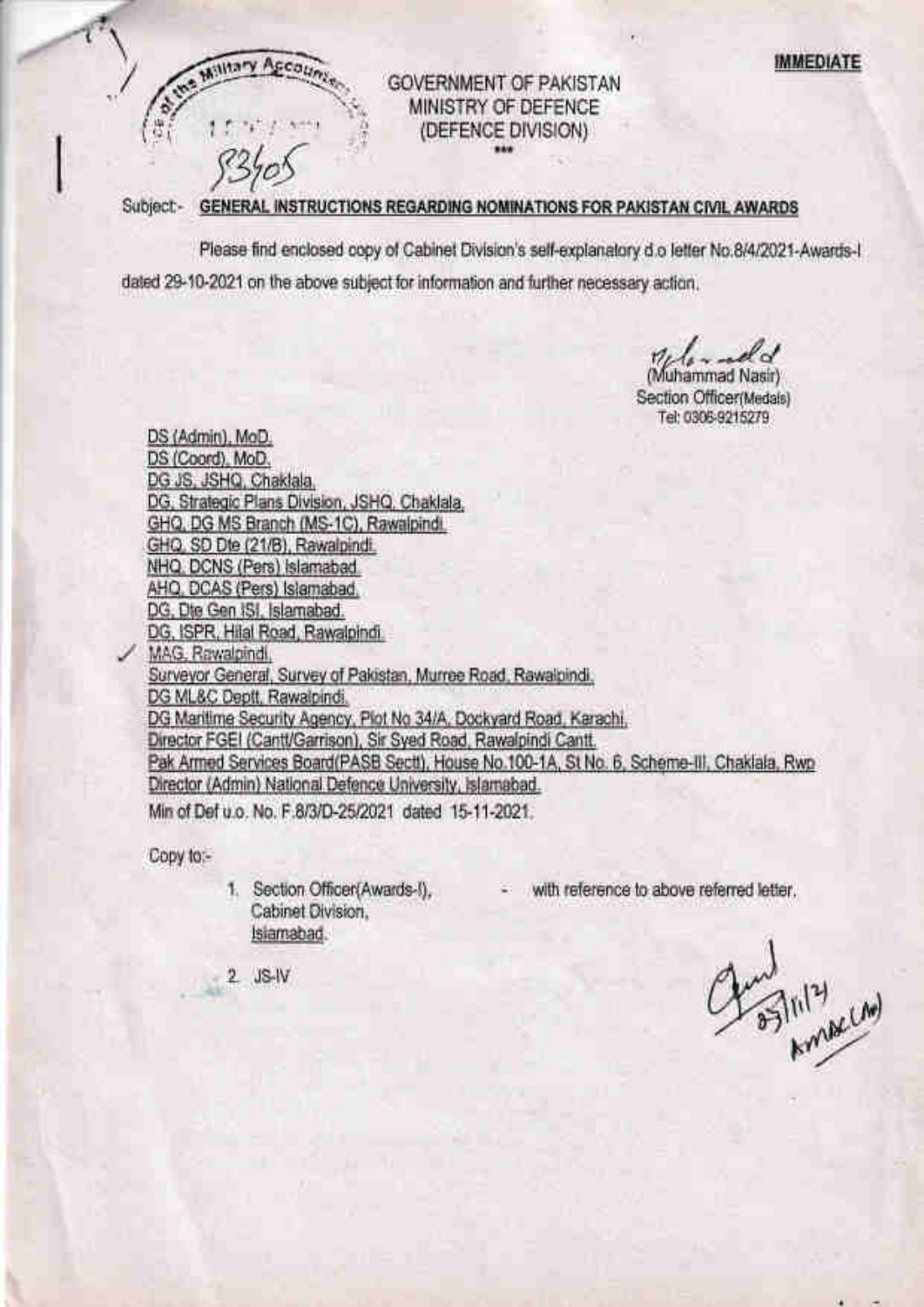



**Joint Secretary (Awards)** Tele: 051-9202912

Islámabad, the 29th October, 2021

#### SUBJECT: GENERAL **INSTRUCTIONS NOMINATIONS FOR PAKISTAN AWARDS**  $(CIVIL)$

Dear Sir/Madam,

During the meetings of Awards Sub-Committees and Main Award Committee of the year 2021, a few of the observations were recorded, which needs to be addressed and taken into consideration for finalizing the nominations for the next year 2022. The main points/observations are as under:-

|                | 5.11             | Points/Observations                                                                                                                                                                                                                                                                                                       | Action by                                |
|----------------|------------------|---------------------------------------------------------------------------------------------------------------------------------------------------------------------------------------------------------------------------------------------------------------------------------------------------------------------------|------------------------------------------|
| $05 - N - 202$ | h.               | Ministry of Foreign Affairs to sought opinions/suggestions of<br>relevant Ministries/Department while recommending any<br>naminations.                                                                                                                                                                                    | Ministry<br>of Foreign<br><b>Affairs</b> |
|                | ь.               | All nominations from Ministry of Foreign Affairs must be<br>included in the field of services to Pakistan.                                                                                                                                                                                                                | $-50 -$                                  |
|                | e.               | The process of selection of nominations by the nominating<br>agencies, must be improved by applying more efforts and<br>ensuring transparency. All nominating agencies must verify<br>the.<br>ciaim of nominee's achievement from relevant<br>Ministries/Departments and provide the documentary proof<br>of this effect. | All nominating agencies.                 |
|                | d.               | The quality of citations of nominees are not up to the mark,<br>which needs to be improved. All nominating agencies to<br>ansure best quality of citations while shortlisting the<br>nominations.                                                                                                                         | $-Da -$                                  |
|                | $\mathfrak{g}_+$ | The relevant forum for considering Civil Servant's award is<br>Secretaries Committee                                                                                                                                                                                                                                      | $-$ Do-                                  |
|                | f.               | In order to maintain the respect and prestige of the national<br>awards, nominees with outstanding performance, supported<br>by relevant documents, should be awarded.                                                                                                                                                    | $-$ Do -                                 |
|                | $\vec{u}_\perp$  | More weightage should be given to alive nominees, however,<br>posthumous award should only be given to internationally<br>reputed personalities.                                                                                                                                                                          | $-Do.$                                   |
|                | h.               | Nominating agencies must exercise care/attention while<br>recommending the nomination through scrutiny committees.                                                                                                                                                                                                        | Do-                                      |
|                | $\overline{b}$   | The research work/extra ordinary performance by the<br>nominees, should be supported by commercial patent /<br>innovation, which have the socio-economic effect for the<br>country.                                                                                                                                       | $-D0$<br>٠                               |